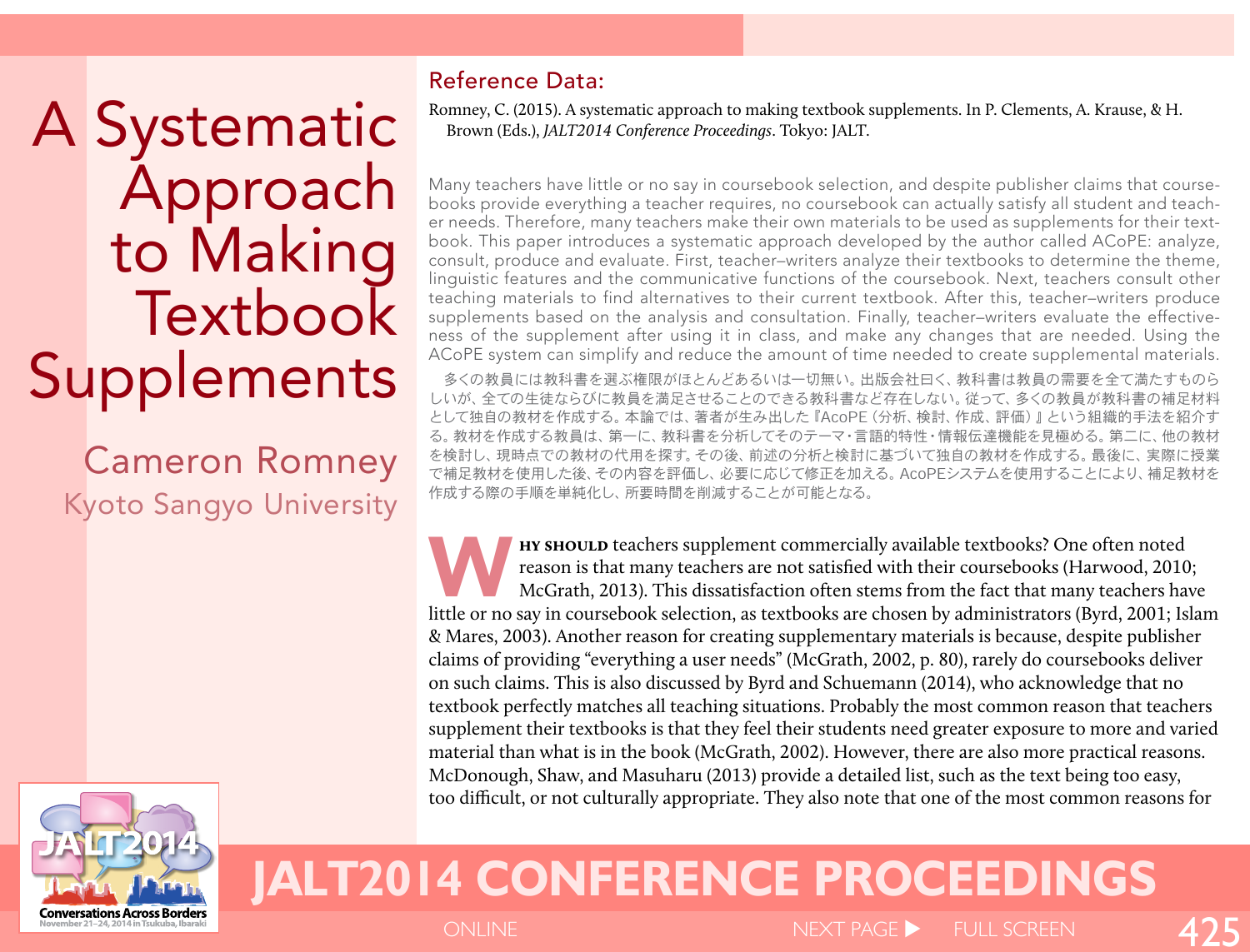supplementing is simply that the coursebook does not have enough material to cover the allotted time.

In 2013 and 2014, the general English program at Kyoto Sangyo University was a semi-coordinated one, meaning that all teachers had to use the same textbook, and all of the students had to take the same exam at the end of the semester. The program coordinators were aware of the issues with textbooks discussed above and deliberately chose textbooks that were as generic as possible, with only enough material to cover approximately 50% of the class time. Teachers were free to use the material in the textbook however they wished and were free to fill the remaining time however they saw fit. Some of my colleagues gave the students projects, some included presentations, and others photocopied material from other texts. As for myself, I chose to create my own supplemental handouts that integrated well with the textbook, but did not simply repeat the same tasks and activities over again. However, as other materials writers have noted, creating supplementary handouts is time consuming (Saraceni, 2003) and I found that writing six A4 pages of supplementary handouts per week proved to be quite a challenge. To overcome this challenge, I developed a system to make supplementing textbooks much faster, easier, and more efficient. The name that I have for this four-step system is ACoPE: analyze, consult, produce, and evaluate. Using this system, I have been able to reduce the amount of time needed to create supplements from 8-10 hours a week to 4-6 hours per week.

# The ACoPE System

### *Analyze*

The first step in the process is to analyze. Many teachers are familiar with conducting a needs analysis of the students, but in my experience, many teachers do not do much analysis of the textbook they are using beyond the simple "flick test" (Bell & Gower, 1998, p. 125),

especially if they are teaching in a coordinated program in which the teachers are assigned a textbook. Again in my experience, many teachers are content to simply teach what is in the book, without looking into the purposes, reasons, or organization of the textbook.

Most textbooks are well organized and have been systematically created, and it is helpful for a teacher to spend some time learning how the book he or she is using is organized. Byrd and Schuemann (2014) noted that there are two main "strands of content" (p. 386), the linguistic content and the thematic content. McDonough, Shaw, and Masuharu (2013) felt that textbooks have several organizing principals used to create "multi-component" (p. 296) lessons. Borrowing from these two ideas, the ACoPE system operates under the assumption that each unit in a general studies EFL textbook can be separated into three main parts: the linguistic features, the communicative goals or functions, and the context or theme of the lesson. Each of these parts work together, along with the skills (i.e., reading, writing, speaking, and listening) to create learning activities that comprise a full EFL lesson. Each of these component parts offers a teacher an opportunity to supplement the lesson.

For example, Unit 4 of *English Firsthand Success* (Helgesen, Brown, & Wiltshier, 2010), one of the textbooks assigned for the general English program at Kyoto Sangyo University, is a unit on directions, a topic that many teachers struggle to supplement, and can be taken as an example. The text uses all four skills: reading, writing, speaking, and listening. The linguistic features of the unit (i.e., the grammar) are prepositions of place (e.g., *next to*, *to the right of*). The context of the unit is places around town (e.g., a bank, a bookstore, a theater, etc.). Finally, the communicative goal of the unit is giving and understanding directions. These are summarized in Table 1.



JALT2014 CONFERENC<mark>E</mark><br>PROCEEDINGS

PROCEEDINGS 426 ONLINE PREVIOUS PAGE PAGE NEXT PAGE FULL SCREEN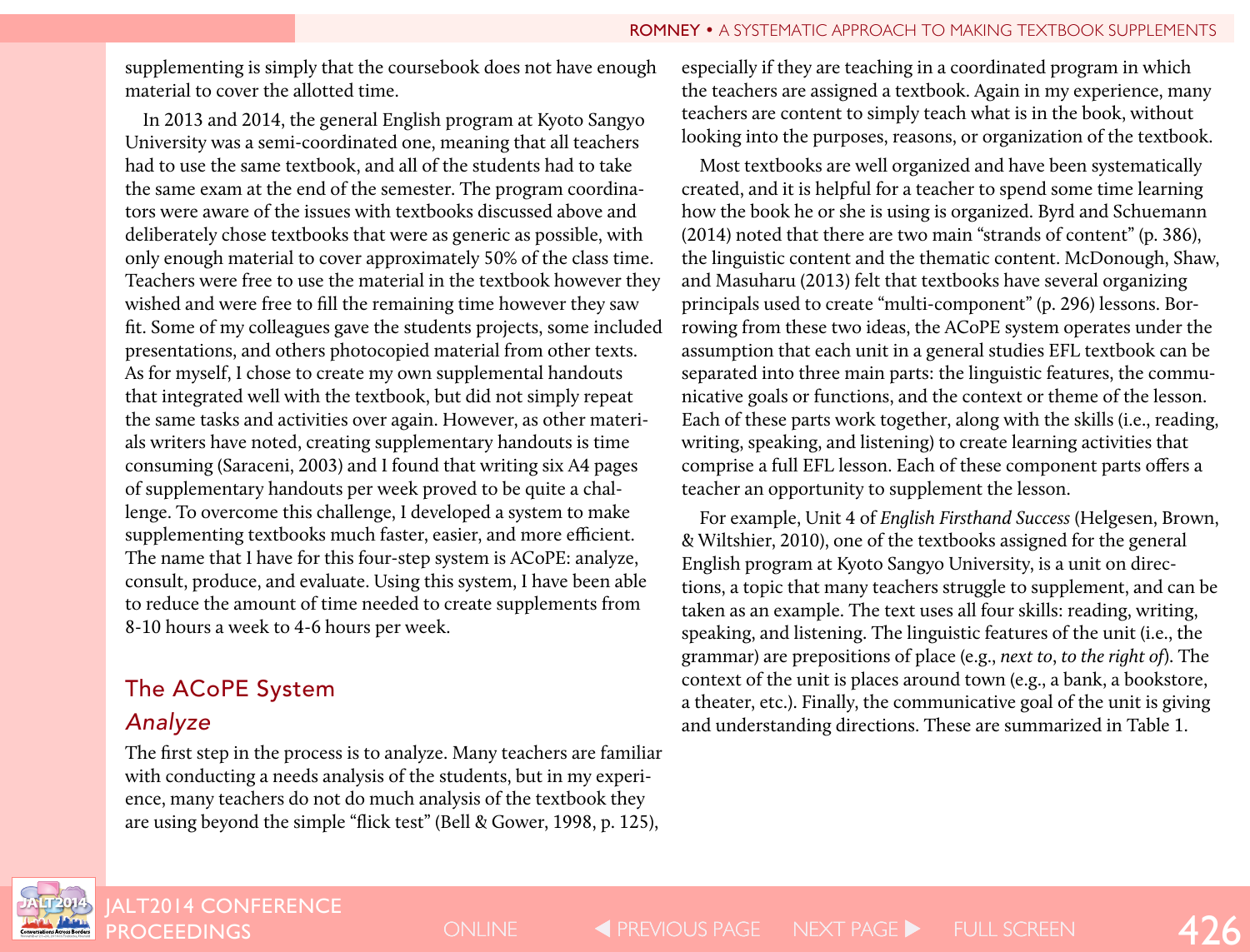| Unit  | features          | Linguistic Communica- Context and/<br>tive goals or theme                                   | <b>Skills</b>                      |
|-------|-------------------|---------------------------------------------------------------------------------------------|------------------------------------|
| there | do I get of place | 4: How Prepositions Giving and Places<br>understand- around town writing,<br>ing directions | Reading,<br>speaking,<br>listening |

### Table 1. Summary of *English Firsthand Success* Unit Four

The unit has a series of commonly used learning activities, for example, students listen to directions on the CD, look at a map in the textbook, and label the locations. In another activity students look at a map and give their partner directions to various locations and their partner fills in the blanks on their own map.

To create a supplementary handout, teacher–writers can use the ACoPE system as a starting point to align the handout with any one of the three parts of the textbook. That is to say they can write a supplement that expands on one of the parts, such as the communicative goal of giving and understanding directions. Alternatively, teachers can create a supplement that has extra practice with the linguistic features, prepositions of place. Teacher–writers could also create a supplement that has extra practice related to the theme of places around town. Please see the Consult and Produce sections below for a more detailed discussion.

At first glance this analysis appears to be difficult and time consuming, but in truth, most of the information needed for the analysis can be found on the table of contents pages of most coursebooks. It usually lists all the learning activities, including the desired outcomes, and tasks, as well as the grammar and vocabulary covered and the context of the lessons.

# *Consult*

The second step of the ACoPE supplement system is consult. Basically this is to consult other EFL coursebooks to see how other teachers and authors have addressed and presented the elements that the analysis has identified. What communicative functions have other authors paired with the same linguistic elements (i.e., the grammar and vocabulary)? What contexts have other teacher–writers used for similar communicative goals or outcomes?

This is not a new idea. As early as 1987, Hutchinson and Waters recommended that teachers look to already published teaching materials for ideas. More recently Kleon (2012) discussed at length the notion that creativity is not to make something entirely original, but that creativity is a reworking of other people's ideas, based on what has come before, to make something new.

With the ACoPE system, I am not suggesting that teachers consult other textbooks and then violate the copyright of the other textbooks by photocopying the material. Nor do I endorse teachers retyping the published material in an effort to mask the theft. I suggest that teachers look to other teachers and authors for inspiration for creating unique supplements that borrow an element of existing work.

To turn again to Unit 4 of *English Firsthand Success* (Helgesen, Brown, & Wiltshier, 2010), giving and understanding directions, teacher–writers can look at other textbooks to see what other combinations of language, purpose, and context can be applied.

For example, Unit 3 of *Passport to Work* (Buckingham & Whitney, 2002) has the same communicative purpose of giving and understanding directions, but instead of setting the unit in the context of places around town, the context is places around the office. Additionally, instead of focusing on prepositions of place, it has students practicing *wh*-questions. Inspired by this, teachers could write a supplementary handout that has the students look at a map of an interior space, say a map of the school, or perhaps a shopping mall,

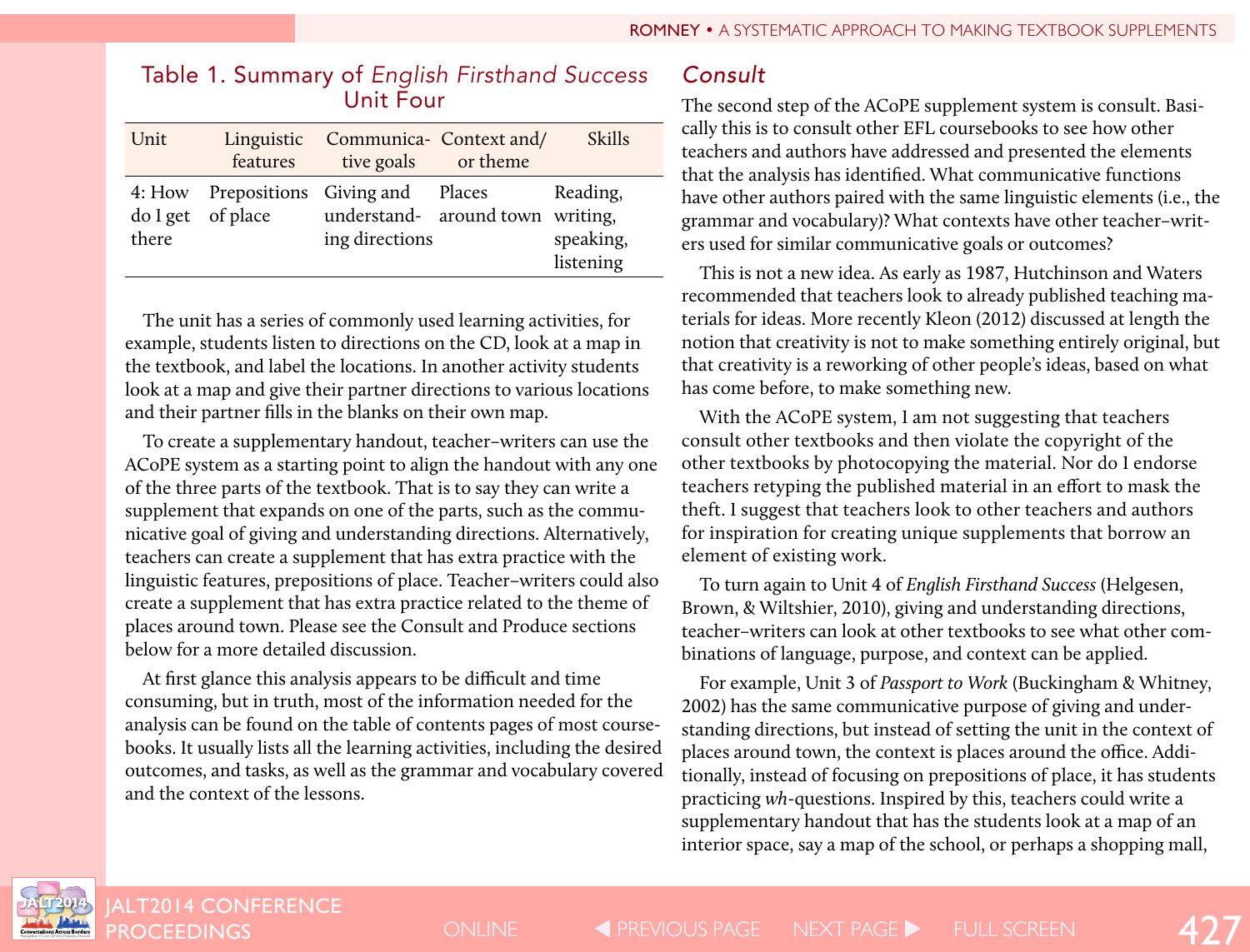and have students practice giving and understanding directions inside instead of outside.

Another example comes from *Basic Tactics for Listening* (Richards, 2003), Unit 21. In this unit, the communicative goal of the lesson is understanding directions, and the context of the lesson, places around town, is the same as Unit 4 in *English Firsthand Success* (Helgesen, Brown, & Wiltshier, 2010), although the linguistic feature of the activity is not prepositions of place, but sequencing adverbs (e.g., *first*, *next*, *then,* etc.). Inspired by this lesson, teacher–writers could come up with a supplementary handout that has the students focusing on these adverbs, instead of prepositions.

One final example comes from *Spectrum 3* (Frankfort & Dye, 1994), Lesson 32. The context of the lesson is the same as *English Firsthand Success*, places around town, but the communicative function is asking for advice and the linguistic element is superlatives. Again, teacher–writers could create a supplement that flows from the textbook by keeping the same context, but focusing on a different communicative goal instead of giving and understanding directions. For example, teachers could have the students ask each other for advice on the best place to buy shoes or school supplies.

What is needed for the successful implementation of the Consult step of the ACoPE system, is a quick analysis of different EFL coursebooks. Again, most of this information can be found on the table of contents pages.

# Table 2. Summary of *English Firsthand Success* Unit Four and Other Consulted Textbooks

| Text and<br>unit                 | Linguistic<br>features             | Communi-<br>cative goals                       | Context<br>and/or<br>theme     | <b>Skills</b>                                  |
|----------------------------------|------------------------------------|------------------------------------------------|--------------------------------|------------------------------------------------|
| EFHS,<br>Unit 4                  | Preposi-<br>tions of<br>place      | Giving and<br>under-<br>standing<br>directions | Places<br>around<br>town       | Reading,<br>writing,<br>speaking,<br>listening |
| PTW,<br>Unit 3                   | $Wh$ -ques-<br>tions               | Giving and<br>under-<br>standing<br>directions | Places<br>around the<br>office | Reading,<br>speaking,<br>listening             |
| BTFL,<br>Unit 21:<br>Task 4      | Sequencing<br>adverbs              | Under-<br>standing<br>directions               | Places<br>around<br>town       | Reading,<br>listening                          |
| Spec-<br>trum 3,<br>Lesson<br>32 | Superla-<br>tives of<br>adjectives | Asking for<br>advice                           | Places<br>around<br>town       | Reading,<br>speaking,<br>listening             |

*Note.* Areas in which the textbooks do not overlap are highlighted indicating potential items for supplementation. EFHS = *English Firsthand Success* (Helgesen, Brown, & Wiltshier, 2010); PTW = *Passport to Work* (Buckingham & Whitney, 2002); BTFL = *Basic Tactics for Listening* (Richards, 2003); *Spectrum 3* (Frankfort & Dye, 1994)

# *Produce*

The third step in the ACoPE system is Produce. Again, the simplest way to make supplements is for teachers to photocopy the pages from the consulted textbooks, and in fact, this is the most common form of supplementation (McGrath, 2002), but by doing so teachers miss out on a real opportunity to make something that is personal,



JALT2014 CONFERENCE<br><u>PROC</u>EEDINGS

PROCEEDINGS 428 ONLINE PREVIOUS PAGE PAGE NEXT PAGE FULL SCREEN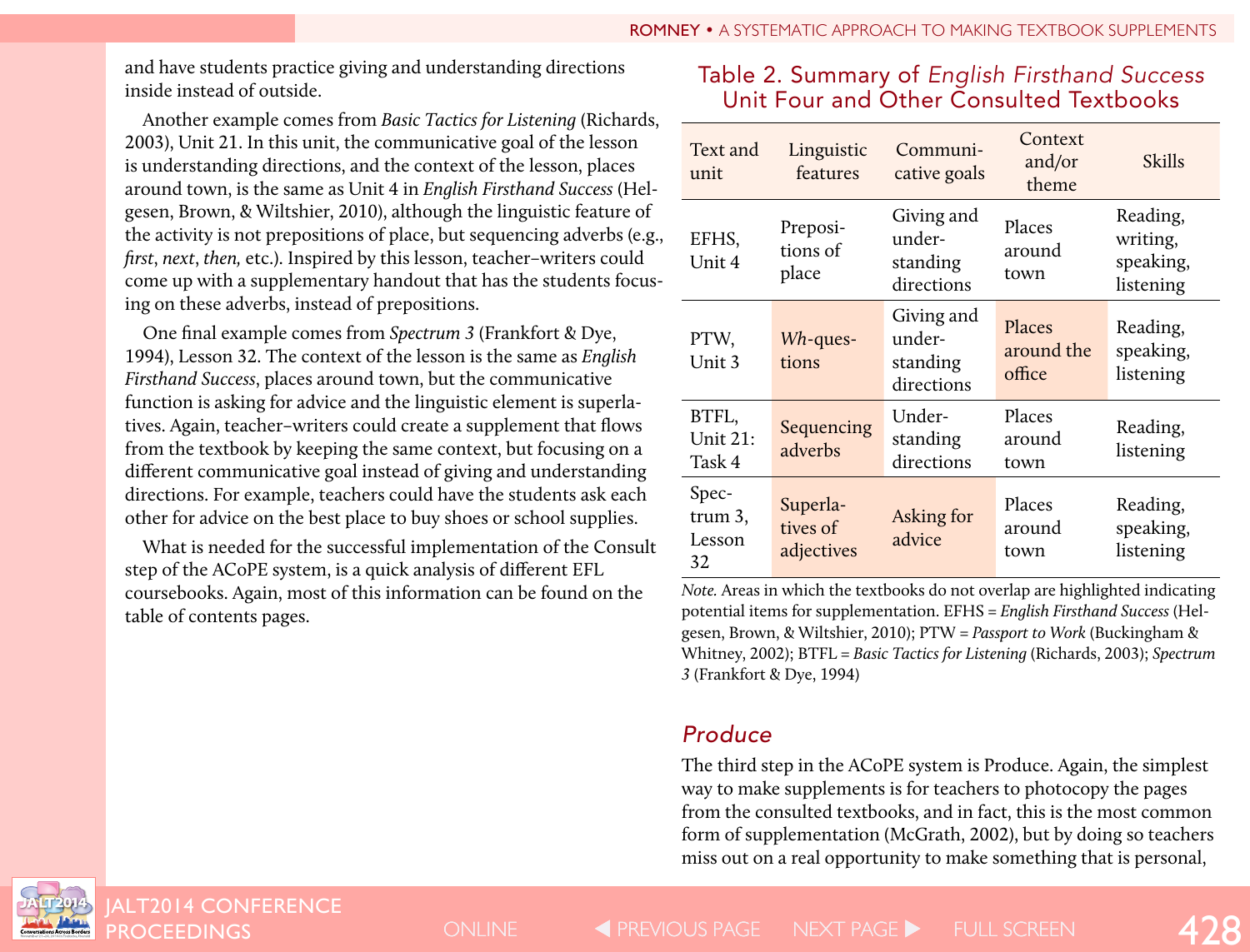relevant, and specific to their classes and their students, one of the more common reasons for supplementing in the first place (McDonough, Shaw, & Masuharu, 2013).

Perhaps the easiest way to create a supplementary handout is to modify the specifics of one of the consulted learning activities. For example, the *Tactics for Listening* (Richards, 2003) lesson consulted above has students listen to the CD and number a series of sentences in the order that they hear them, again to focus on sequencing adverbs. This activity, listening and ordering sentences, has long been a staple activity for EFL learning, and teacher–writers creating a new series of original sentences would not be a copyright violation. In fact, if teacher–writers came up with a series of direction sentences to real places that the students are familiar with, it would make the supplement relevant, personal, and specific to the students. This activity could be followed by having the students write their own set of directions to a real place that they know well and then read the sentences to a partner who writes them down. (See Appendix A for an example of a supplement for *English Firsthand Success* Unit 4, inspired by Unit 21 of *Basic Tactics for Listening*, written for the general English program at Kyoto Sangyo University.)

Another easy way for teacher–writers to use the ideas they found in consulted textbooks is to make the activities easier. For example, Lesson 32 in *Spectrum 3* (Frankfort & Dye, 1994), on asking for advice, has students practicing structures like "I have a toothache. Do you know of a good dentist in this neighborhood?" (p. 51) to something like "Is there a dentist in your neighborhood?" Or even more simply, "Is there a supermarket near where you live?" This continues with the theme of places around town, but shifts away from the communication goal of giving and understanding directions. The supplement integrates with the assigned textbook, but also provides variety. (See Appendix B for an example of a supplementary handout for *English Firsthand Success*, inspired by Lesson 32 of *Spectrum 3*, written for the general English program at Kyoto Sangyo University.)

Furthermore, supplements can also be created without having to consult additional textbooks, but by reconsulting the textbook used in the class. Teacher–writers can take an existing activity and have the students do it again, but the second time include a piece of authentic language. For example, the information gap speaking activity in *English Firsthand Success* (Helgesen, Brown, & Wiltshier, 2010) on pages 39-40 uses a generic map that could be anywhere in the world; instead, teachers could have the students use a real map of the city or neighborhood that they live in. This activity would integrate well but also provide students with a fresh take on the task. See Appendix C for an example of a supplement created for *English Firsthand Success*, using a map of Kyoto.

Finally, teachers can have the students use the material in the coursebook, but have them do something different with it. For example, each copy of *English Firsthand Success* comes with a compact disc with the listening activities from the textbook. Again, as a supplement for Unit 4, teachers could have the students listen again to the example conversations, but instead of identifying locations on the map, students could be asked to listen for other details, for example what the woman needs to buy at the supermarket, and so on. (See Appendix D for an example of a homework handout reusing the listening activity from *English Firsthand Success* Unit 4, created for the general English program at Kyoto Sangyo University.)

### *Evaluate*

The final step in the ACoPE system is Evaluate. Any kind of instructional design should be reiterative (Dick, Carey, & Carey, 2009). That is, teacher–writers should revisit their work and make changes as needed. Making supplemental handouts should not be an exception and should be an open-ended process of ongoing development. Some teachers may be too intimidated to make supplemental handouts because they think that they will not be of the same quality as the textbook, but as Hutchinson and Waters (1987) pointed out, there is no need to think of the supplement as anything other than



ALT2014 CONFERENCE

PROCEEDINGS ONLINE PREVIOUS PAGE NEXT PAGE FULL SCREEN 429 ONLINE **STATES PAGE ARE VIOUS PAGE ARE REXT PAGE ARE FULL SCREEN**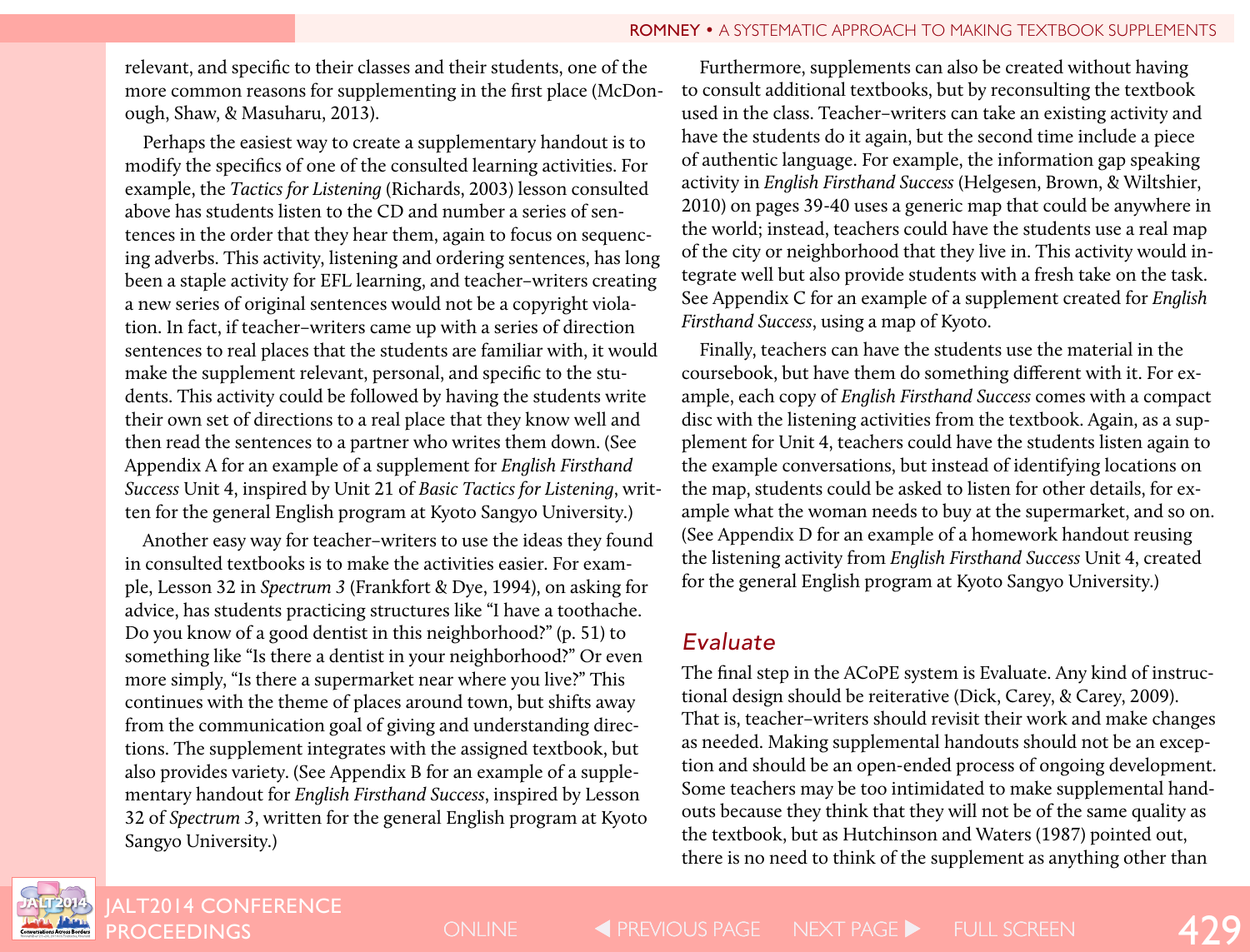#### ROMNEY • A SYSTEMATIC APPROACH TO MAKING TEXTBOOK SUPPLEMENTS

a first draft. After all, the learning activities in the coursebook may have been piloted and revised (Donovan, 1998), but the supplement has not. Byrd and Schuemann (2014) suggested that for teachers creating handouts, piloting and revision, that is to say evaluating the effectiveness of the handout, does not need to be a anything more complicated than making notes during the class of what seems to be working and what needs to be changed. This can be quite easily done right on a copy of the handout itself.

# Conclusion

Creating supplements for a commercially available coursebook does not need to be an overly complicated, intimidating, or excessively time-consuming process. Teachers simply need to be aware of how their coursebook is organized, and what is going on in the book; from there they can consult other published textbooks to see how other writers have handled the same language or communicative goals, or both, to stimulate their own creativity. Using a system like ACoPE (analyze, consult, produce, and evaluate) can help teacher– writers to easily and quickly create integrated and personalized supplemental handouts for their students.

# Bio Data

**Cameron Romney** has taught EFL/ESL in both the United States and Japan since 1998. He holds an MA in Applied Linguistics from the University of Colorado at Denver. In the fall of 2014, he was employed as a Lecturer at Kyoto Sangyo University in Kyoto, Japan.

# References

Bell, J., & Gower, R. (1998). Writing course materials for the world: A great compromise. In B. Tomlinson (Ed.), *Materials development in language teaching* (pp. 116-129)*.* Cambridge: Cambridge University Press.

Buckingham, A., & Whitney, N. (2002). *Passport to work*. Oxford: Oxford University Press.

- Byrd, P. (2001). Textbooks: Evaluation for selection and analysis for implementation. In M. Celce-Murcia (Ed.), *Teaching English as second or foreign language* (pp. 403-414). Boston, MA: Heinle & Heinle/Thompson Learning.
- Byrd, P. & Schuemann, C. (2014). English as a second/foreign language textbooks: How to chose them—how to use them. In M. Celce-Murica, D. Brinton, & M. A. Snow (Eds.), *Teaching English as a second or foreign language* (pp. 380-393). Boston, MA: National Geographic Learning.
- Dick, W., Carey, L., & Carey, J. O. (2009). *The systematic design of instruction* (7th ed.). Upper Saddle, NJ: Pearson Education.
- Donovan, P. (1998). Piloting—A publisher's view. In B. Tomlinson (Ed.), *Materials development in language teaching* (pp. 149-189)*.* Cambridge: Cambridge University Press.
- Frankfort, N., & Dye, J. (1994). *Spectrum 3*. Englewood Cliffs, NJ: Prentice Hall Regents.
- Harwood, N. (2010). Issues in materials development and design. In N. Harwood (Ed*.*)*, English language teaching materials: Theory and practice*. Cambridge: Cambridge University Press.
- Helgesen, M., Brown, S., & Wiltshier, J. (2010). *English firsthand success*. Hong Kong: Pearson Longman Asia.
- Hutchinson, T., & Waters, A. (1987). *English for specific purposes: A learningcentered approach*. Cambridge: Cambridge University Press.
- Islam, C., & Mares, C. (2003). Adapting classroom materials. In B. Tomlinson (Ed.), *Developing materials for language teaching* (pp. 86-100). London: Continuum.
- Kleon, A. (2012). *Steal like an artist*. New York: Workman Publishing Company.
- McDonough, J., Shaw, C., & Masaharu, H. (2013). *Materials and methods in ELT: A teacher's guide*. Malden, MA: John Wiley & Sons.
- McGrath, I. (2002). *Materials evaluation and design for language teaching*. Edinburgh: Edinburgh University Press.
- McGrath, I. (2013). *Teaching materials and the roles of EFL/ESL teachers*. New York: Bloomsbury Academic.



PROCEEDINGS 430 ONLINE PREVIOUS PAGE PAGE NEXT PAGE FULL SCREEN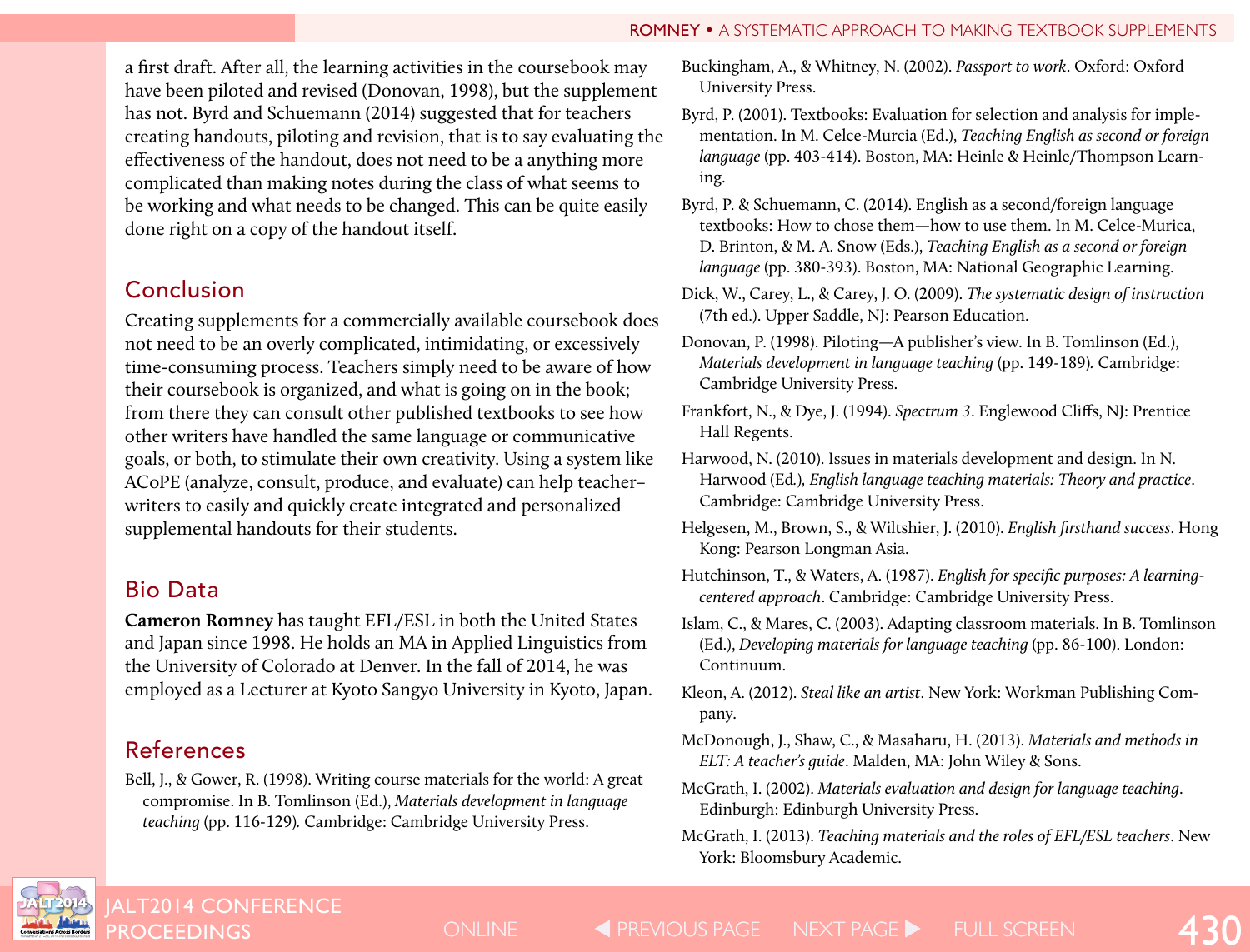- Richards, J. (2003). *Basic tactics for listening* (2nd ed.). Oxford: Oxford University Press.
- Saraceni, C. (2003). Adapting courses: A critical view. In B. Tomlinson (Ed.), *Developing materials for language teaching* (pp. 72-85). London: Continuum.

# Appendix A

*Example Supplement for* **English Firsthand Success** *(Helgesen, Brown, & Wiltshier, 2010) Unit 4, Inspired by Unit 21 of Basic Tactics* **for Listening** *(Richards, 2003), Written for the General English Program at Kyoto Sangyo University*



# Appendix B

*Example Supplement for* **English Firsthand Success** *(Helgesen, Brown, & Wiltshier, 2010) Unit 4, Inspired by Lesson 32 of* **Spectrum 3** *(Frankfort & Dye, 1994), Written for the General English Program at Kyoto Sangyo University*





JALT2014 CONFERENCE